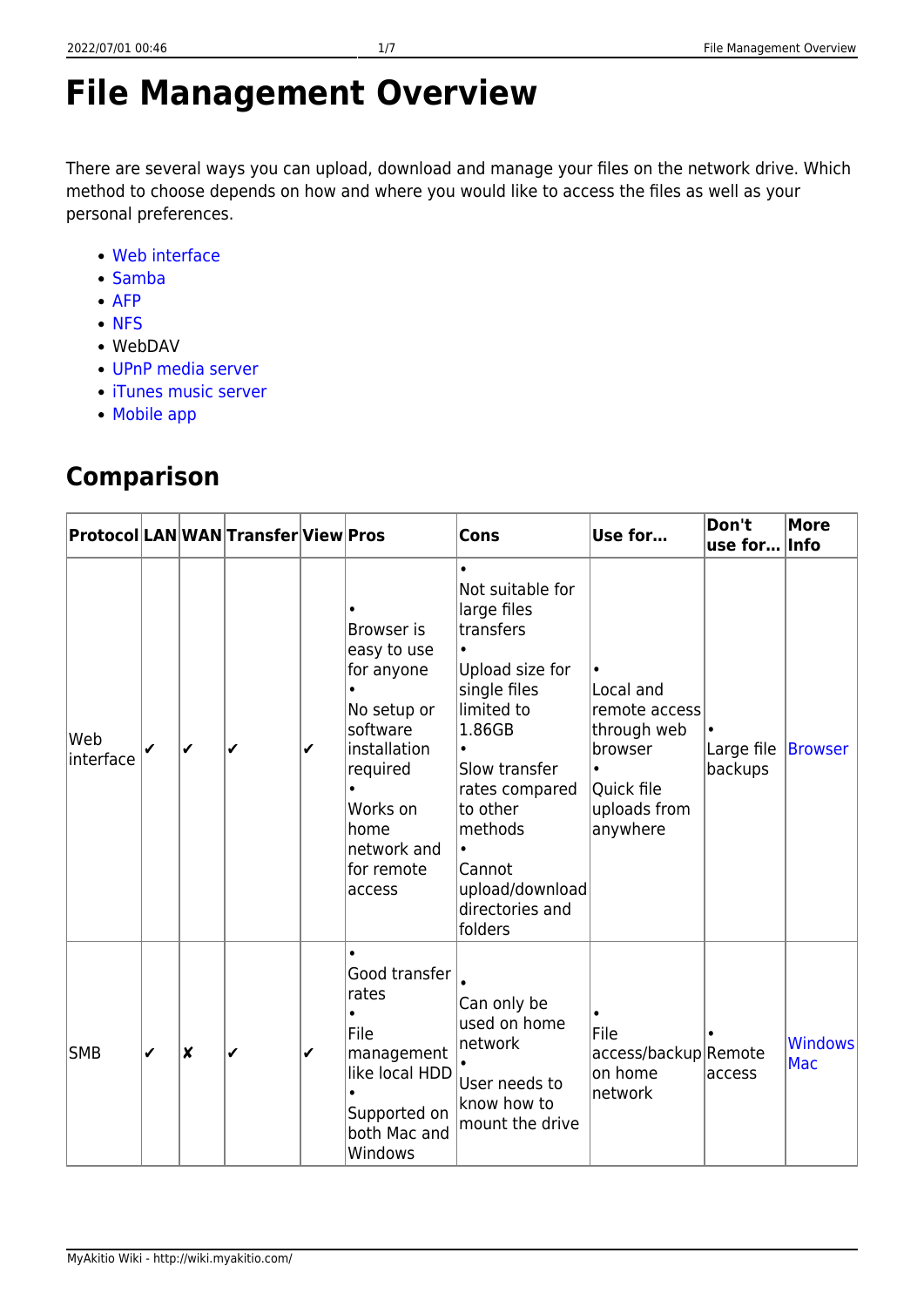|                  |              |                  | Protocol LAN WAN Transfer View Pros |                    |                                                                                                                                                                                                                                        | Cons                                                                                                                                                                                                                            | Use for                                                             | Don't<br>use for Info                                                                              | <b>More</b>           |
|------------------|--------------|------------------|-------------------------------------|--------------------|----------------------------------------------------------------------------------------------------------------------------------------------------------------------------------------------------------------------------------------|---------------------------------------------------------------------------------------------------------------------------------------------------------------------------------------------------------------------------------|---------------------------------------------------------------------|----------------------------------------------------------------------------------------------------|-----------------------|
| AFP              | ✔            | $\boldsymbol{x}$ | ✔                                   | ✔                  | Good transfer<br>rates<br><b>Native</b><br>protocol for<br>Mac OS<br>File<br>management<br>like local HDD                                                                                                                              | Only supported<br>on Mac OS<br>$\bullet$<br>Can only be<br>used on home<br>network                                                                                                                                              | File<br>access/backup access<br>on home<br>network for<br>Mac users | Remote<br>Windows<br>users                                                                         | Mac                   |
| NFS              | ✔            | $\boldsymbol{x}$ | ✔                                   | ✔                  | <b>Native</b><br>protocol for<br>Linux<br>Good transfer<br>rates<br>Access<br>control<br>doesn't<br>require user<br>login                                                                                                              | Requires<br>additional<br>configuration for<br>access control<br>Designed for<br>Unix and Linux<br>systems, not for<br>Windows                                                                                                  | Linux systems                                                       | Remote<br>access<br>Windows<br>users                                                               | <b>Mac</b>            |
| $ \mathsf{FTP} $ | $\checkmark$ | ✔                | ✔                                   | $\pmb{\mathsf{x}}$ | Good transfer<br>rates, even<br>for remote<br>access<br>FTP client can<br>pause/resume<br>tasks and<br>data log<br>shows record<br>of transfers<br>Site manager<br>in FTP client<br>makes<br>managing<br>different<br>accounts<br>easy | Requires<br>installation of<br>3rd party FTP<br>client<br>Requires port<br>forwarding for<br>remote access<br>Have to<br>download files<br>before opening<br>$\bullet$<br>More suitable for<br>advanced users<br>than beginners | File backups<br>from local or<br>remote<br>locations                | <b>Beginners</b><br>who are<br> not<br>familiar<br>with FTP<br>protocol<br>and<br>network<br>setup | <b>Windows</b><br>Mac |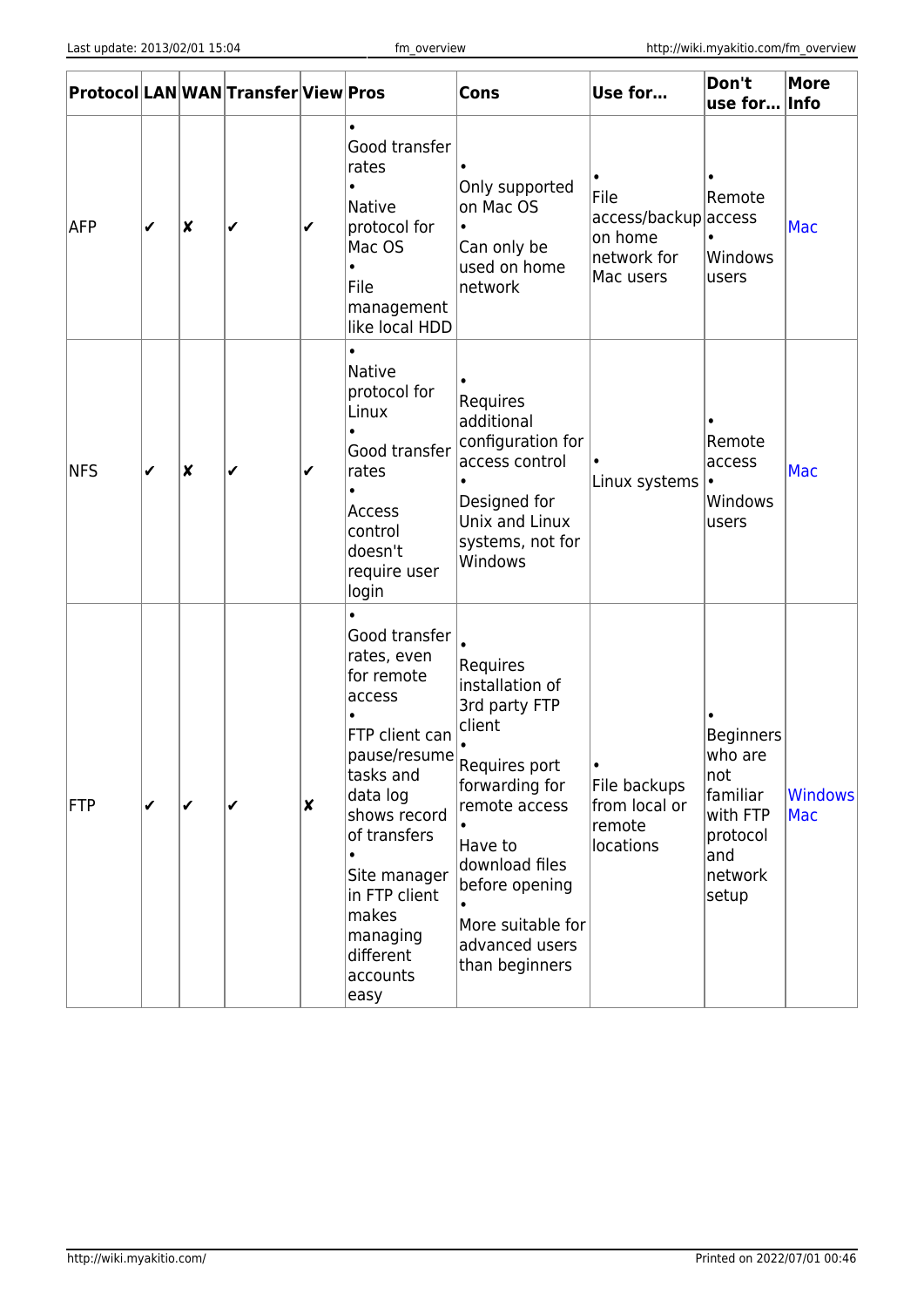|        |   |   | Protocol LAN WAN Transfer View Pros |   |                                                          | Cons                                                                                                                        | Use for | Don't<br>use for… lInfo                                                                                                                     | More           |
|--------|---|---|-------------------------------------|---|----------------------------------------------------------|-----------------------------------------------------------------------------------------------------------------------------|---------|---------------------------------------------------------------------------------------------------------------------------------------------|----------------|
| WebDAV | ✔ | ✔ |                                     | ✔ | Can mount<br>drive like<br>local HDD<br>even<br>remotely | Slow transfer<br>rates<br>Unreliable<br>feedback for<br>upload/download recommended<br>progress<br>File size<br>limitations | Not     | Whenever<br>any of the<br>lother<br>methods<br>(e.g.<br>Samba,<br>AFP, NFS, Mac<br>FTP) are<br>available<br>Windows<br>7 (64-bit)<br>lusers | <b>Windows</b> |

### **Additional Methods**

| Protocol LANWANTransferViewPros |              |                  |                  |   |                                                                                                                                                                                         | <b>Cons</b>                                                                                                                                                                            | Use for                                                                                                       | Don't use<br>for                                       | <b>More</b><br><b>Info</b> |
|---------------------------------|--------------|------------------|------------------|---|-----------------------------------------------------------------------------------------------------------------------------------------------------------------------------------------|----------------------------------------------------------------------------------------------------------------------------------------------------------------------------------------|---------------------------------------------------------------------------------------------------------------|--------------------------------------------------------|----------------------------|
| Mobile<br> app                  | $\checkmark$ | ✔                | ✔                | ✔ | $\bullet$<br>Ease of<br>use<br>Works on<br>home<br>network<br>and for<br>remote<br>access                                                                                               | Limited<br>functionality<br><b>Except for</b><br>photo uploads,<br>files are<br>transferred<br>one at a time                                                                           | Mobile<br>devices<br>based on<br>Android<br>and iOS<br>$\bullet$<br>Quick file<br>backups<br>Remote<br>access | Media<br>playback on<br>home network                   | Android<br>iOS             |
| UPnP<br>media<br>server         | ✔            | $\boldsymbol{x}$ | $\boldsymbol{x}$ | ✔ | $\bullet$<br><b>Streams</b><br>images,<br>music and<br>video on<br>home<br>network<br><b>UPnP</b><br>client<br>doesn't<br>need to<br>login<br>Media<br>playback is<br>quick and<br>easy | Can only be<br>used on home<br>network<br>Can only be<br>used to stream Media<br>files, not to<br>upload or<br>delete files<br>File support<br>depends on<br>both server<br>and client | playback<br>on home<br>network                                                                                | Remote access<br>File uploads or<br>file<br>management | <b>UPnP</b>                |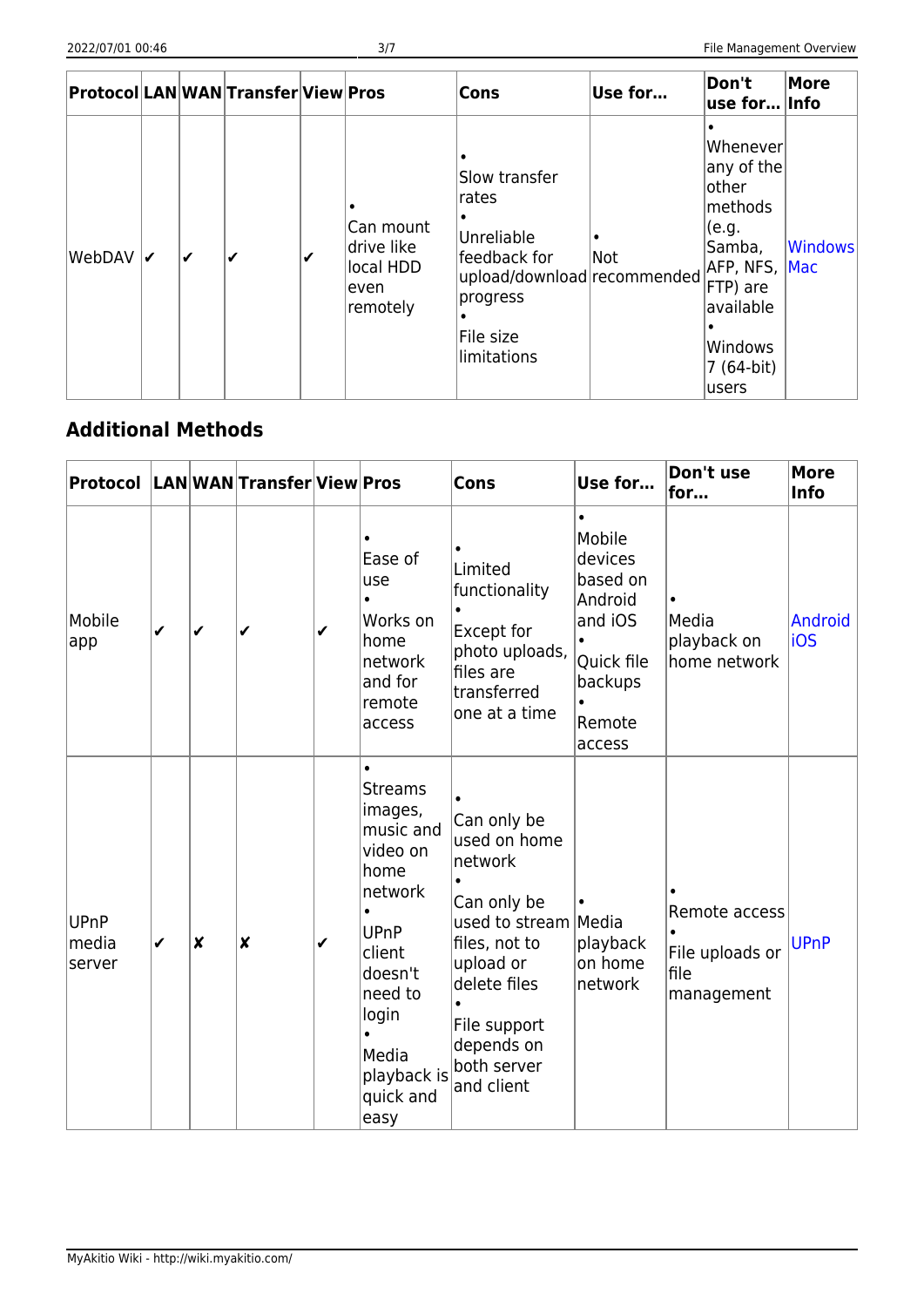| Protocol LANWANTransferViewPros |              |   |   |   |                                                                                                                                                               | <b>Cons</b>                                                                                                                                        | Use for                                                                           | Don't use<br>for                                                                                        | More<br>Info  |
|---------------------------------|--------------|---|---|---|---------------------------------------------------------------------------------------------------------------------------------------------------------------|----------------------------------------------------------------------------------------------------------------------------------------------------|-----------------------------------------------------------------------------------|---------------------------------------------------------------------------------------------------------|---------------|
| iTunes<br>lmusic<br> server     | $\checkmark$ | X | X | ✔ | <b>Streams</b><br>music to<br><b>iTunes</b><br>player<br><b>iTunes</b><br>player<br>doesn't<br>need to<br>llogin<br>Music<br>playback is<br>quick and<br>easy | Can only be<br>used on home<br>network<br>Can only be<br>used to stream<br>files, not<br>upload or<br>delete files<br>Only supports<br>music files | Music<br>playback<br>on home<br> network <br> through<br><b>liTunes</b><br>player | Remote access<br>File uploads or<br>file<br>management<br>Media<br>playback for<br>images and<br>videos | <b>iTunes</b> |

## **Benchmark**

Following benchmarks show how long it takes to transfer certain media files using the different methods as mentioned above.

### **Test Environment**

#### **Test Files:**

- 500 MP3 files, 50 folders, 1.92GB
- 500 JPG images, 5 folders, 1.92GB
- 4 MPG videos, 1 folder, 1.91GB

#### **Test Machine:**

- NAS: MyCloud Pro
- Firmware: Version 20121224
- HDD: 2 x 1TB (WD10-EFRX), RAID 0, XFS

#### **Test Computers:**

- Mac: Mac Book Pro, Mac OS 10.8.2, 2.4GHz Intel Core 2 Duo processor, 2GB memory
- PC: Windows 7 Pro, 3.33GHz Intel Core i7 processor, 6GB memory

#### **Test Software:**

- FTP client: FileZilla v3.6.0.2
- WebDAV client: Cyberduck v4.2.1

#### **Upload - Mac >> NAS**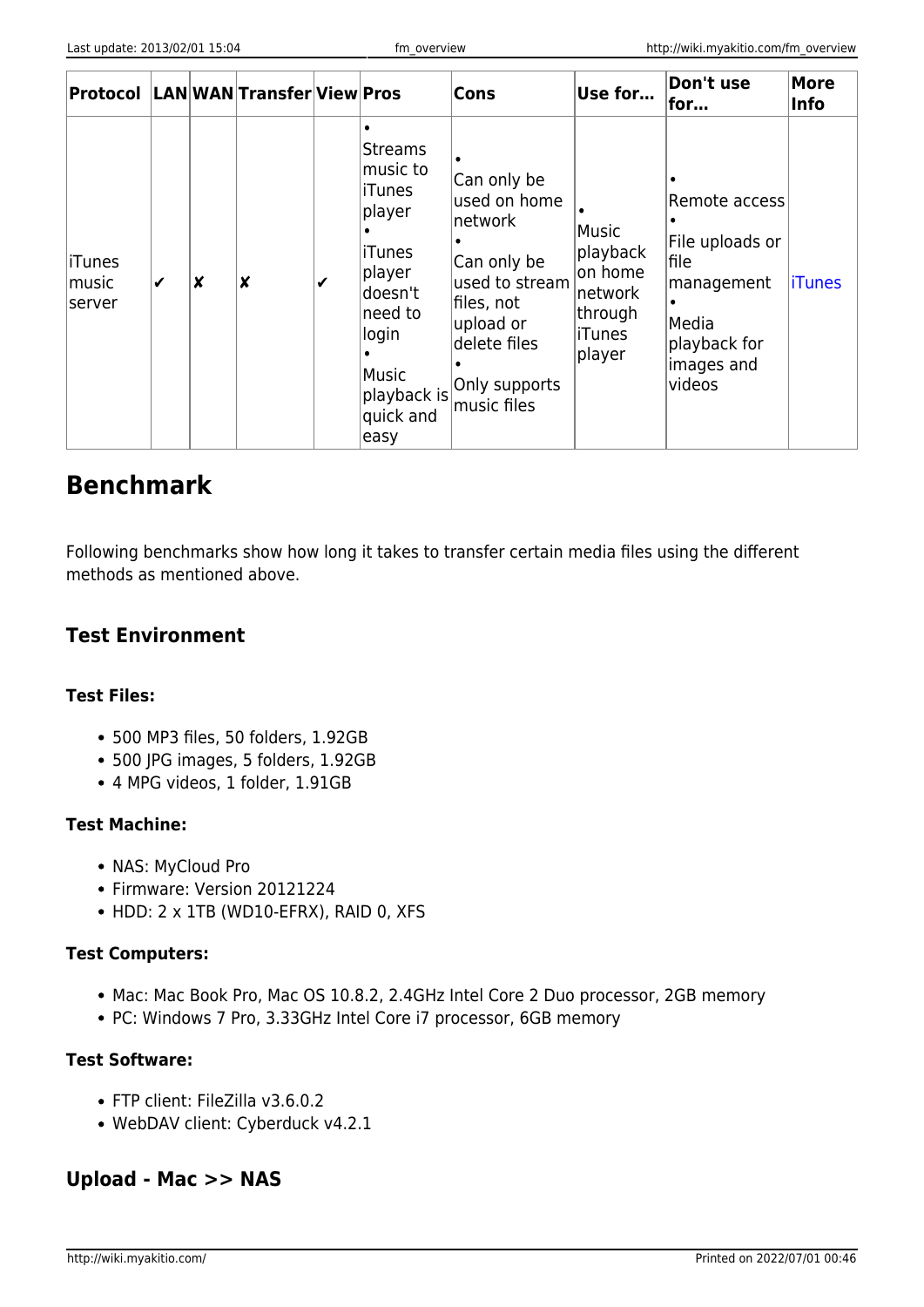

**Download - NAS >> Mac**



For the web interface, it's not possible to download more than one file at the time. Because of that, for the download test, the files were added to a ZIP archive. The resulting transfer rate is therefore faster in comparison to the upload, where the files were not combined in a single ZIP archive.

### **Upload - PC >> NAS**

note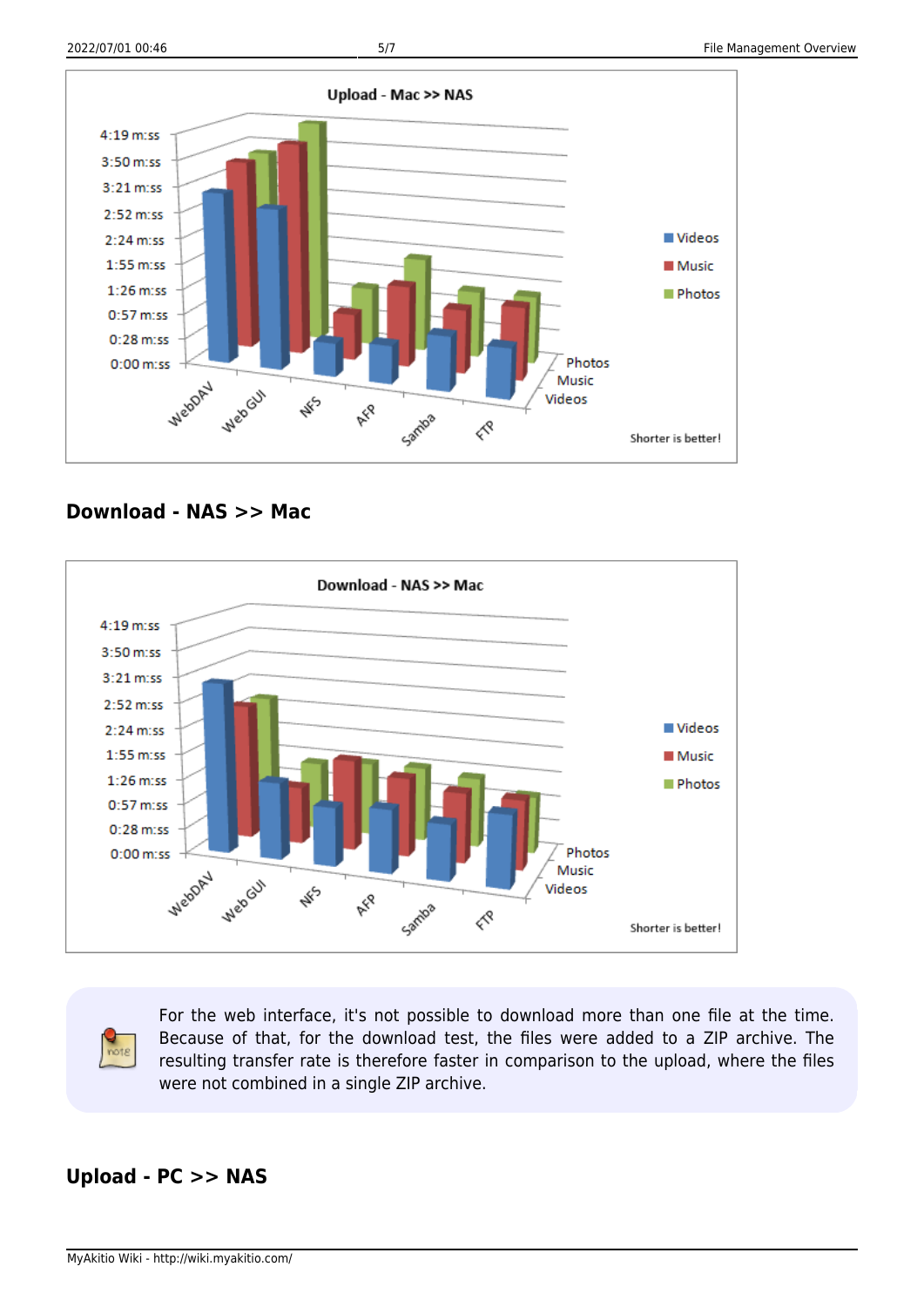

The photos and music results for the WebDAV upload were out of range for this benchmark. For music, the transfer completed after 9:54 m:ss and for photos, it completed after 10:29 m:ss.



#### **Download - NAS >> PC**

For the web interface, it's not possible to download more than one file at the time. Because of that, for the download test, the files were added to a ZIP archive. The resulting transfer rate is therefore faster in comparison to the upload, where the files